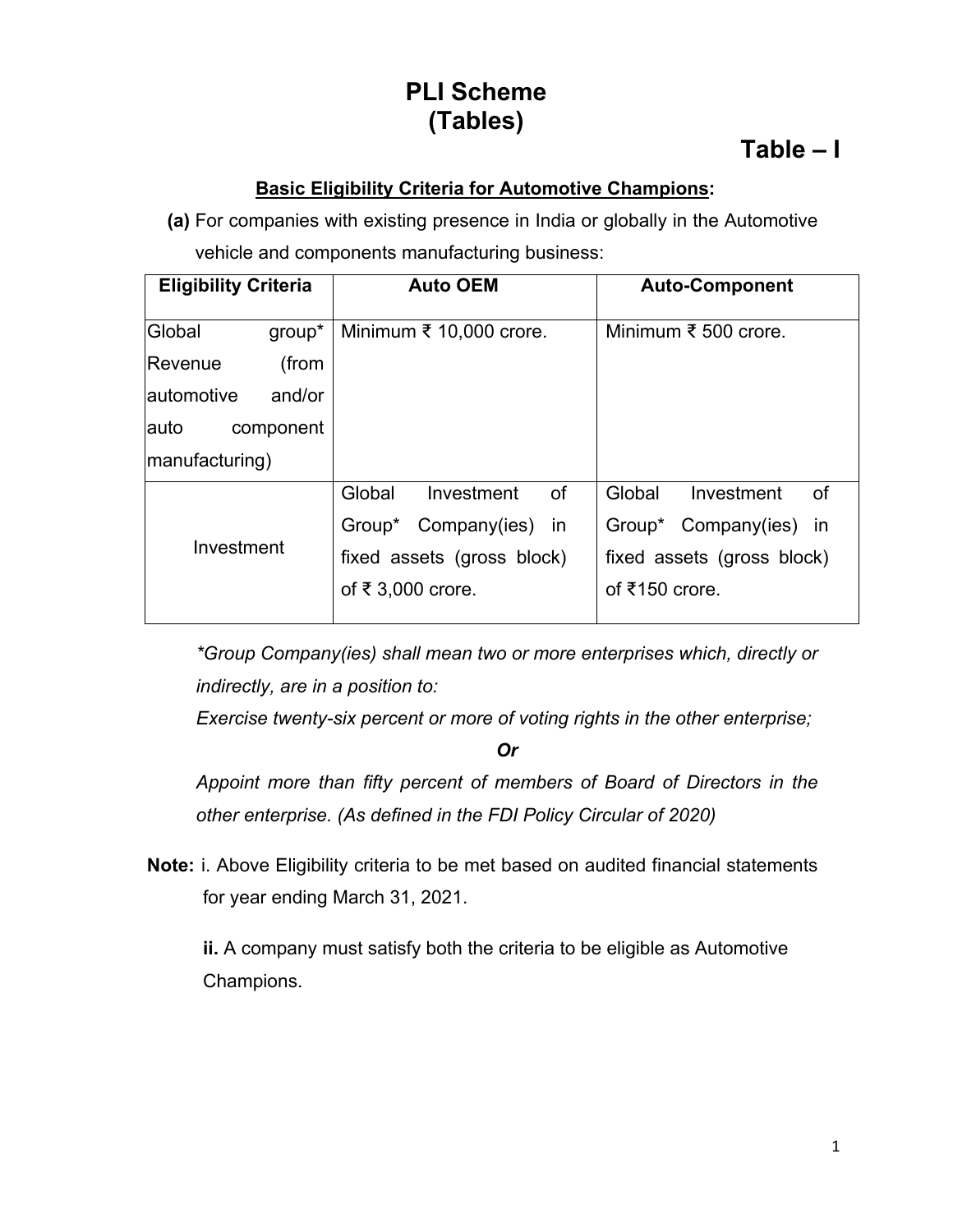**(b)** For new non-automotive investors that may want to participate in this scheme:

| <b>Eligibility Criteria</b>                                      | New Non-Automotive investors (who are currently not in<br>automobile or auto component manufacturing business) |  |
|------------------------------------------------------------------|----------------------------------------------------------------------------------------------------------------|--|
| Global<br>net<br>worth                                           | ₹ 1000 crorebased on audited financial statements for year<br>ending March 31, 2021.                           |  |
| Committed<br>investment<br>in.<br>India over five<br>year period | As per Minimum New Domestic Investment Conditions<br>mentioned in para $-$ (c) below.                          |  |

- i. Non-Automotive investors can qualify for this scheme provided they present a clear business plan to invest in India and grow revenues from Advanced Automotive Technology in vehicles or Advanced Automotive Technology automotive component manufacturing.
- ii. The applicant will be eligible to claim incentive subject to meeting cumulative minimum new domestic investment to be achieved for a particular year. The applicant will also have to meet the % Year on Year growth criteria from the minimum threshold fixed from the first year.
- iii. New Non-Automotive investors will be defined as those where there is no revenue from manufacturing of Automobile or automobile components till upto 31st March 2021.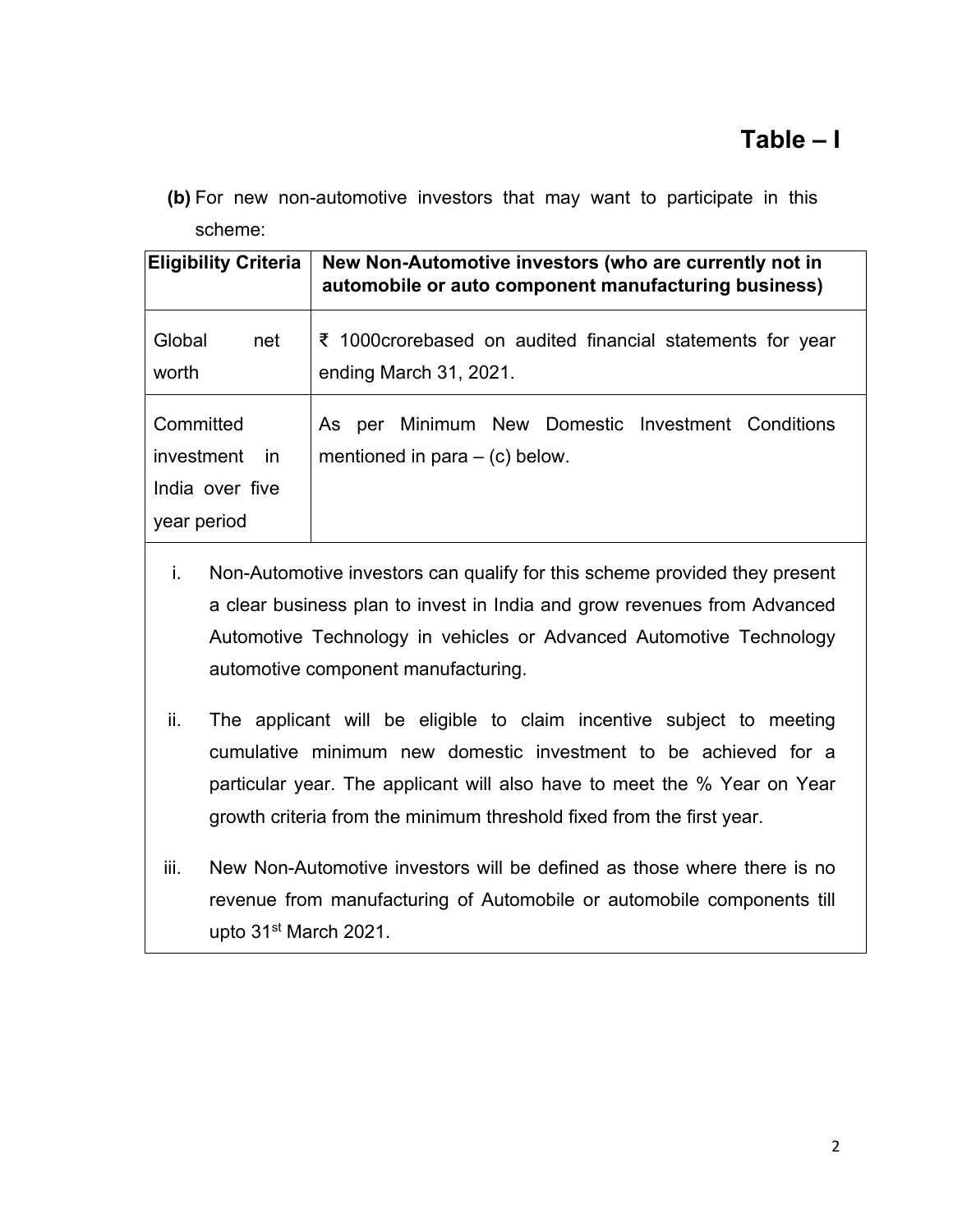#### **(c) Minimum New Domestic Investment Conditions:**

| <b>Cumulative</b><br>domestic<br>new<br>investment to be achieved | Champion<br>(Except<br><b>OEM</b><br>2W & 3W) | Champion<br><b>OEM 2W &amp;</b><br>3W | Component<br>Champion | Non-New<br><b>New</b><br><b>Automotive</b><br>investor<br>(OEM) | Non-<br><b>Automotive</b><br>linvestor<br>(Component) |
|-------------------------------------------------------------------|-----------------------------------------------|---------------------------------------|-----------------------|-----------------------------------------------------------------|-------------------------------------------------------|
| Upto or before March 31, 2023                                     | 300                                           | 150                                   | 40                    | 300                                                             | 80                                                    |
| Upto or before March 31, 2024                                     | 800                                           | 400                                   | 100                   | 800                                                             | 200                                                   |
| Upto or before March 31, 2025                                     | 1400                                          | 700                                   | 175                   | 1400                                                            | 350                                                   |
| Upto or before March 31, 2026                                     | 1750                                          | 875                                   | 220                   | 1750                                                            | 440                                                   |
| Upto or before March 31, 2027                                     | 2000                                          | 1000                                  | 250                   | 2000                                                            | 500                                                   |

Cumulative New Domestic Investment Condition of Performance (₹Crore)

**Note :** i. New investments should be made from the same legal entity as the one applying for the incentive.

ii. Cumulative new domestic investment made starting  $1<sup>st</sup>$  April 2021 shall be considered under this condition.

- iii. The Applicant Company is required to meet the cumulative investment condition for each year.
- iv. Preference shall be given to eligible companies committing to front load their investment during the scheme period.
- v. In the event, any company meets the investment condition few years before the end of the scheme; it will be eligible for incentives throughout the tenure of the scheme subject to meeting other conditions of the scheme.
- vi. In case the company fails to meet the cumulative domestic investment condition in any given year, it will not receive any incentive for that year even if the threshold for determined sales value is achieved. However, it will still be eligible to receive the benefits under the scheme in the following years if it meets the cumulative domestic investment condition defined for that year.

**(d)** Preference will be given to eligible companies committing to front load their investment during the scheme period. Proposed investment commitment will be evaluated by calculating the Net Present Value (NPV) of the investment using the bank rate as the discounting factor.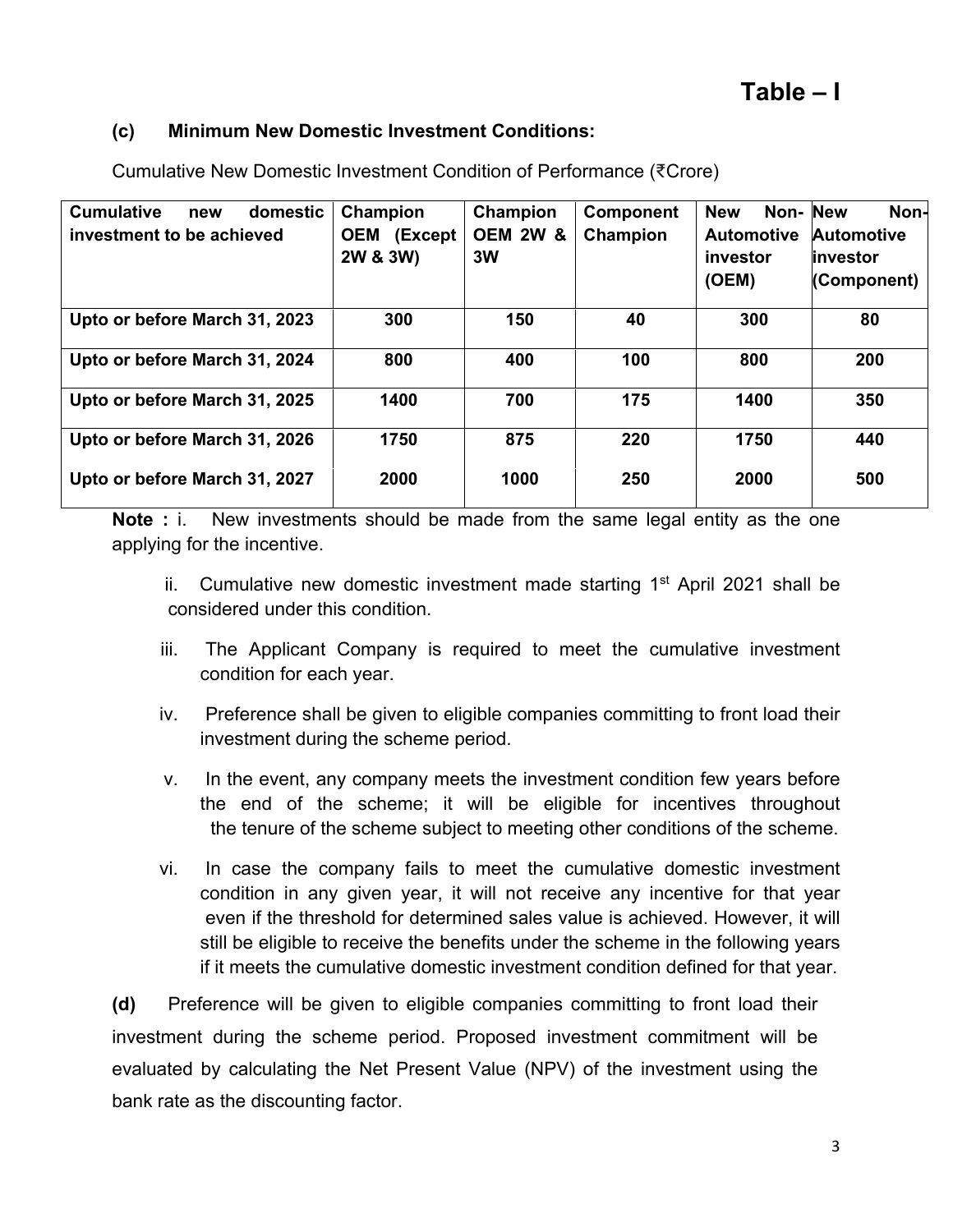| Incentive Slabs for Champion OEM and New Non-Automotive Investors (OEM) |  |
|-------------------------------------------------------------------------|--|
|                                                                         |  |

| Determined Sales Value (in ₹ Crore)                                        | <b>Incentives</b><br>(%age of Determined Sales<br>Value) |
|----------------------------------------------------------------------------|----------------------------------------------------------|
| $\leq$ 2,000                                                               | 13%                                                      |
| $> 2,000$ to 3,000                                                         | 14%                                                      |
| $> 3,000$ to 4,000                                                         | 15%                                                      |
| > 4,000                                                                    | 16%                                                      |
| <b>Cumulative Determined Sales Value</b><br>of ₹10,000 Crores over 5 years | <b>Additional 2%</b>                                     |

**Note:** - i. YoY (Year on Year) growth of minimum 10% in Determined Sales Value has to be achieved, to receive incentive.

ii. For New Non-Automotive investors (who are currently not in automobile or auto component manufacturing business) eligible sales value in the base year will be taken as zero.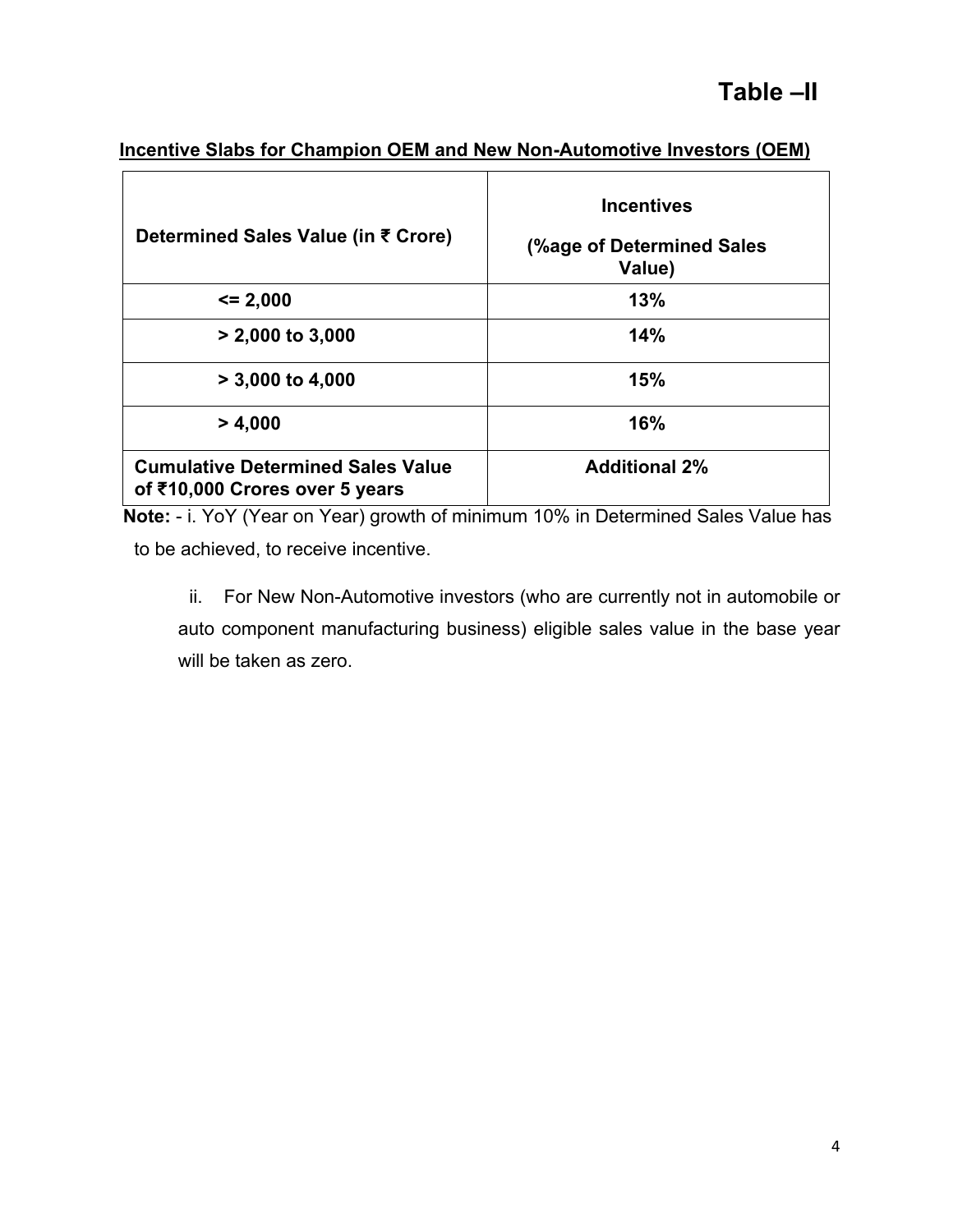## **Incentive slab for Component Champion and New Non-Automotive Investors (Component)**

| Determined Sales Value(in ₹ Crore)                                                         | <b>Incentives</b><br>(%age of Determined Sales Value) |
|--------------------------------------------------------------------------------------------|-------------------------------------------------------|
| $\leq$ 250                                                                                 | $8\%$ *                                               |
| $> 250$ to 500                                                                             | $9\%$ *                                               |
| > 500 to 750                                                                               | $10\%$ *                                              |
| > 750                                                                                      | $11\%$ <sup>*</sup>                                   |
| <b>Cumulative Determined Sales Value</b><br>of ₹1,250 Crores over 5 years.                 | <b>Additional 2%</b>                                  |
| <b>Battery Electric vehicles &amp;</b><br><b>Hydrogen fuel cell vehicles</b><br>components | <b>Additional 5%</b>                                  |

**\*Multiplied by a factor of 0.9 in the fifth year for eligible sales relating to Internal Combustion Engine (ICE) vehicle components.**

#### **Note: -**

- i. YoY (Year on Year) growth of minimum 10% in Determined Sales Value has to be achieved, to receive incentive.
- ii. On an annual basis, eligibleComponent Champions will have to separately report break up of sales value of components specific to Battery-EV and Hydrogen fuel Cell vehicle components produced in India as defined in the guidelines.
- iii. For New Non-Automotive investors (who are currently not in automobile or auto component manufacturing business) eligible sales value in the base year will be taken as zero.